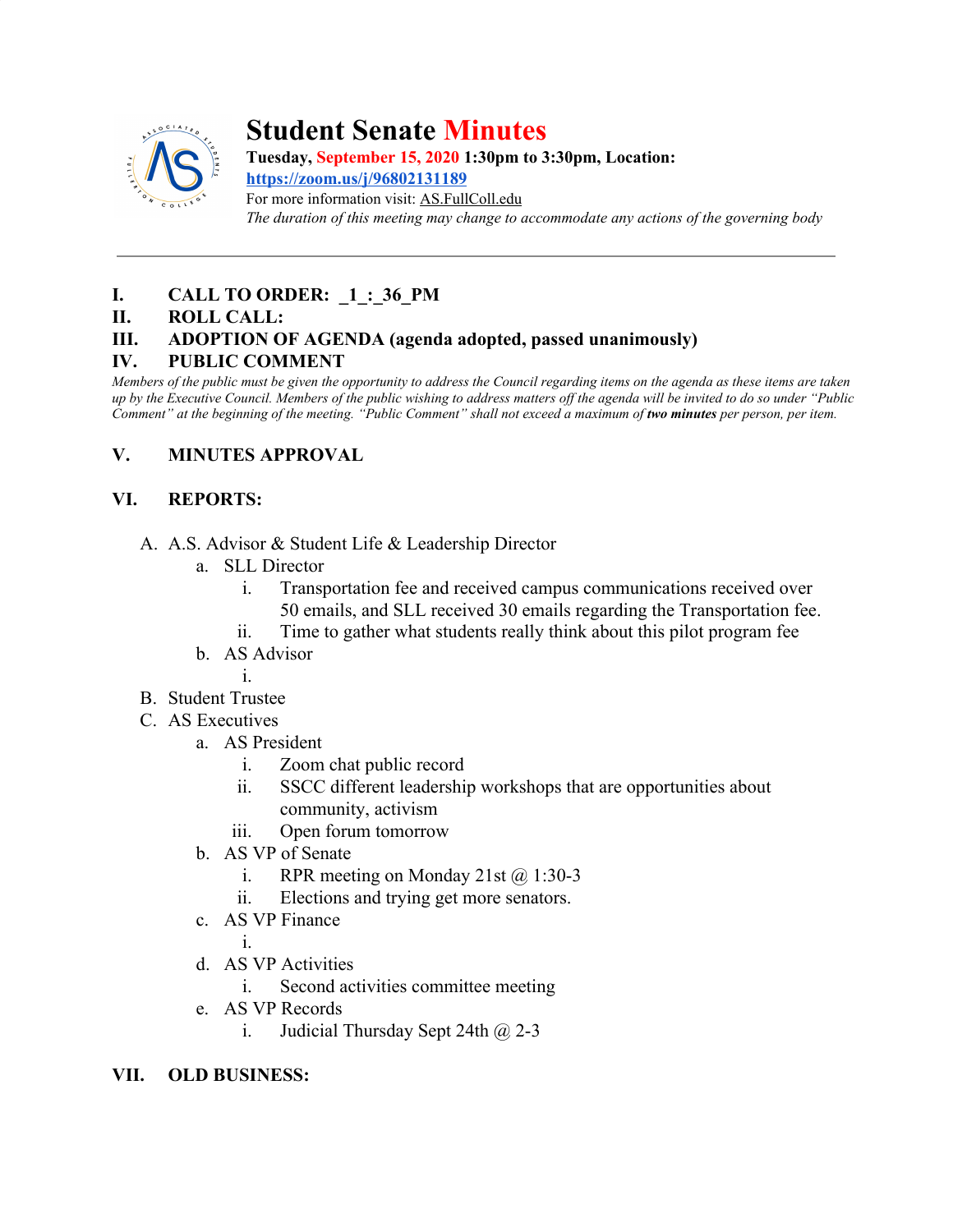#### A. CDO Committee Appointments

#### **Motion to appoint the following student Nayad Abbas to Professional Learning Commitee CDO committee (T. Cruz).**

- B. AS Sub Committees
	- a.
- C. Magic Man for Quadhunt
	- a. \$2500.00 for the Magic Man and wants clubs to be involved, will discuss more in Activities
- D. Faculty & Classified Senate liaisons on AS
	- a. Collaboration and non-voting member
	- b. Goals are the same, but different ideas on how to get there.
	- c. Lines of communications are open and unified voice

#### **Motion to approve an addition of a non voting liason position from Classified Senate and Faculty Senate on Associated Students Senate (K. DeVries). Motion passes, unanimously.**

#### **VIII. NEW BUSINESS:**

- A. Cadena Cultural Center Presentation
	- a. Grads 2 be
	- b. Social Media Campaign
	- c. Brave Space Student Forum
		- i. Connect
		- ii. Organize
		- iii. Act
	- d. Taking place halfway through the semester so approximately in the beginning of October around week 7.
- B. Constitution & Bylaws Change
	- a. More to come at the Judicial Committee
- C. Fall Student Survey
	- a. Working on it and will send out an information.
	- b. To many apps being downloaded and want feedback
- D. Town Halls
	- a. having one tomorrow
	- b. Will be on Fridays around 9-10 am
	- c. Maximum participation and a proposal later on.
	- d. First open forum will be at the beginning of October
	- e. Might be every month
- E. Building User Group
	- a. Table this
	- b. For the performing arts complex
	- c. Start early in spring and s
- F. AP 5401
	- a. The district made a proposal about student records for Preferred names and gender.
	- b. Take this to our constituents and share